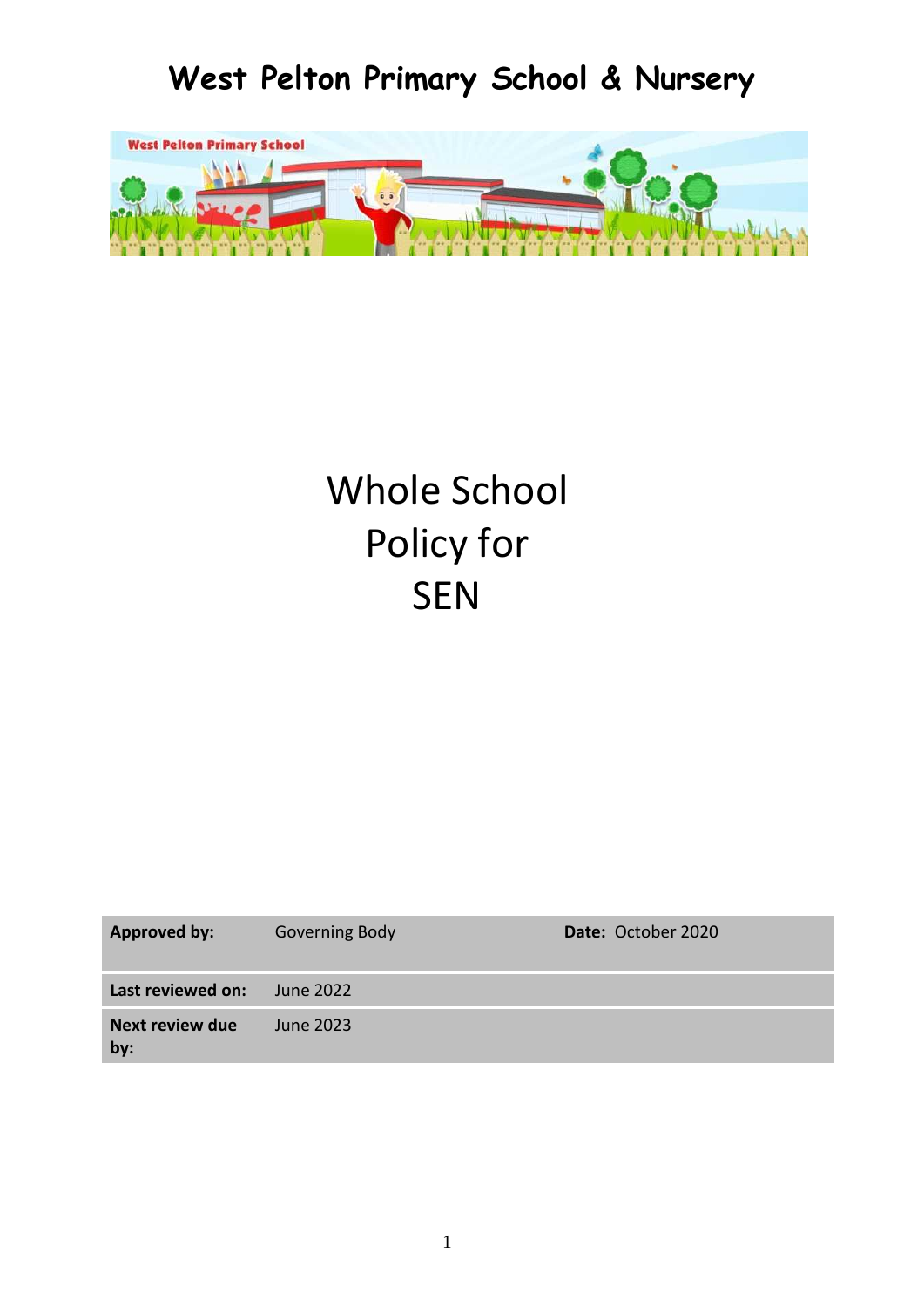#### **SPECIAL EDUCATIONAL NEEDS POLICY**

**This policy should be read in conjunction with The Code of Practice, The SEND Information Report and the following:**

- **Equality Objectives;**
- **Accessibility Plan;**
- **Behaviour policy including Anti-Bullying;**
- **Medical Needs Policy**

# **1. DEFINITIONS**

# **Definition of Special Educational Needs and Disability (SEND):**

For the purposes of this policy we have used the term Special Educational Needs as defined by the Special Educational Needs and Disability Code of Practice: 0-25 implemented in September 2014.

A child or young person has SEN if they have a learning difficulty or disability which calls for special educational provision to be made for him or her. *(Code of Practice D.F.E. 2015)* 

A child of compulsory school age has a learning difficulty or disability if he or she:

- a) has a significantly greater difficulty in learning than the majority of pupils of the same age; or
- b) has a disability which prevents or hinders him or her from making use of facilities of a kind generally provided for others of the same age in mainstream schools.

Special educational provision which meets the needs of children and young people with SEN includes:

• High quality teaching that is differentiated and personalized to meet the individual needs of the majority of children and young people. Some children and young people need educational provision that is additional to or different from this. This is special provision under Section 21 of the Children and Families Act 2014.

# **2. RATIONALE**

West Pelton is an inclusive school, catering for a wide range of SEND, including pupils with:

- Communication and interaction needs.
- Cognition and learning needs
- Social, emotional and mental health difficulties
- Sensory or physical needs

Our school welcomes all children and values them as individuals, treating them equally and with respect. We believe that all children have the right to have their own particular needs recognised and addressed in order to achieve success. We believe that all teachers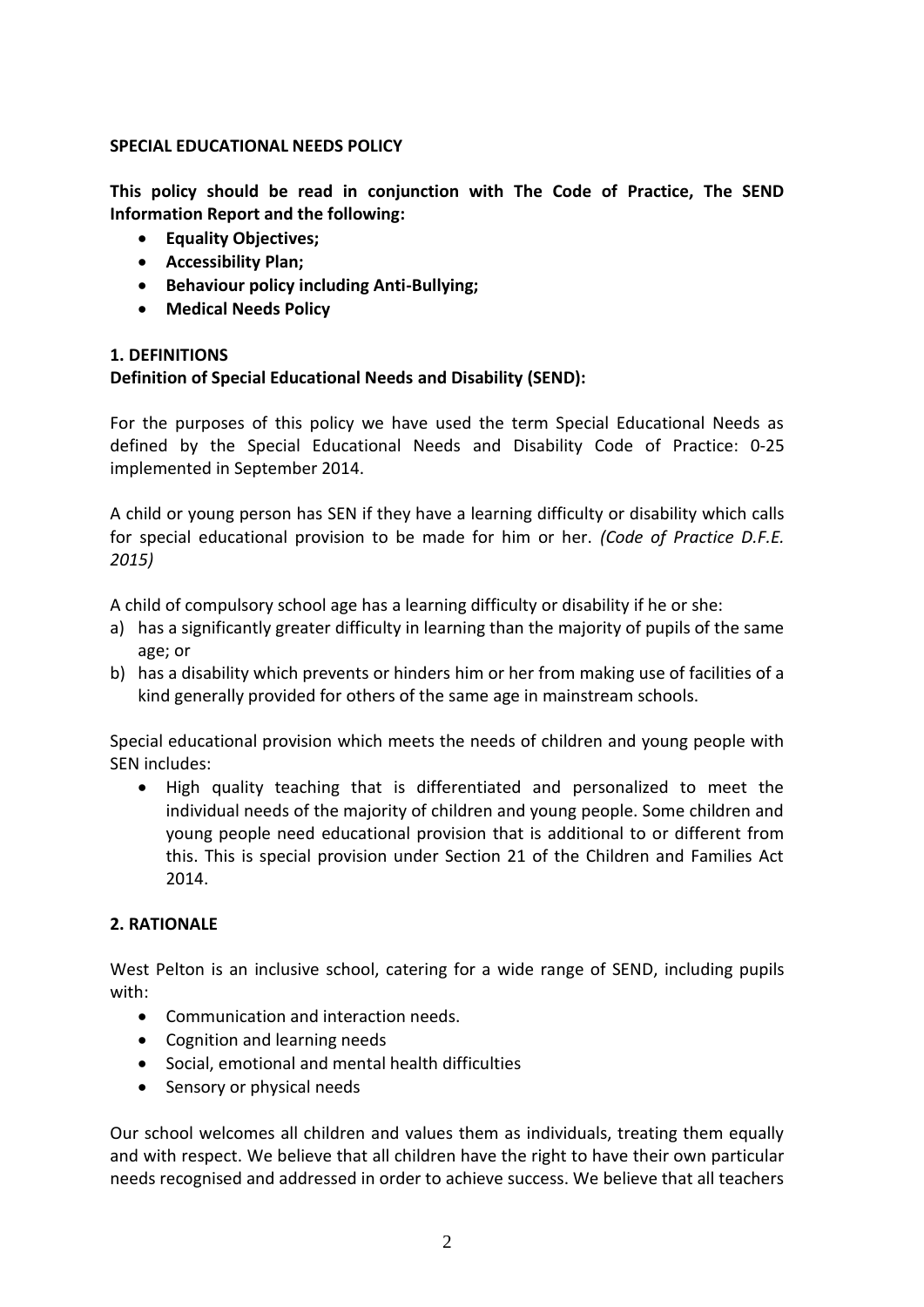are teachers of children with SEN and it is therefore a whole school responsibility to ensure that these children's needs are addressed. Through staff working together as a team, and in partnership with pupils and their parents, we strive to ensure that the following aims are met. We place a great deal of value on the role of the parent/carer. We understand that it can be difficult in some cases for parents to deal with the fact that their child has additional needs and we are particularly sensitive in the early stages when a child is first identified. We aim to reassure parents/carers and clarify issues/information for them throughout the SEN process. We recognise that parents hold key information and have knowledge and experience to contribute to the shared view of their child's needs and the best ways of supporting them. All parents of pupils with Special Educational Needs will be treated as partners and supported to play an active and valued role in their pupil's education. We will always keep parents/carers well informed about their child's special needs and invite them to all review meetings.

#### **Aims**

- To follow the guidelines set out in the SEN Code of Practice;
- To ensure that all pupils have equal access to a broad, balanced curriculum, which is differentiated to meet individual needs and abilities;
- To identify children with SEN as early as possible and plan a program of support and intervention to address their needs;
- To regularly track the progress of children with SEN through school tracking systems, review meetings, lesson observations and provision maps and support plans;
- To provide good quality and regular training for staff in relevant areas of SEN;
- To evaluate the impact of staff training and provision/intervention programs;
- To develop good relationships with parents/carers to ensure pupils with SEN are supported well both at home and at school;
- To ensure that all staff working with SEN children are clear about their roles;
- To ensure that the SEN budget is used appropriately to fund high quality resources for children with Special Educational Needs.
- To work effectively with a range of other external agencies;
- To make good links with other mainstream primary schools, secondary schools, and special schools.

#### **3. ROLES AND RESPONSIBILITIES**

Provision for pupils with special educational needs is a matter for the school as a whole.

#### **Governing Body**

The governing body will have the following responsibilities. They will:

- appoint a governor with specific responsibility for SEN (Mr W Elliott)
- have regard to the SEND Code of Practice and should oversee the implementation of the reform and provide strategic support to the head teacher
- publish information on the school's website about the implementation of the governing body's or the proprietor's policy for pupils with SEN.
- ensure that there is a qualified teacher designated as SENCO.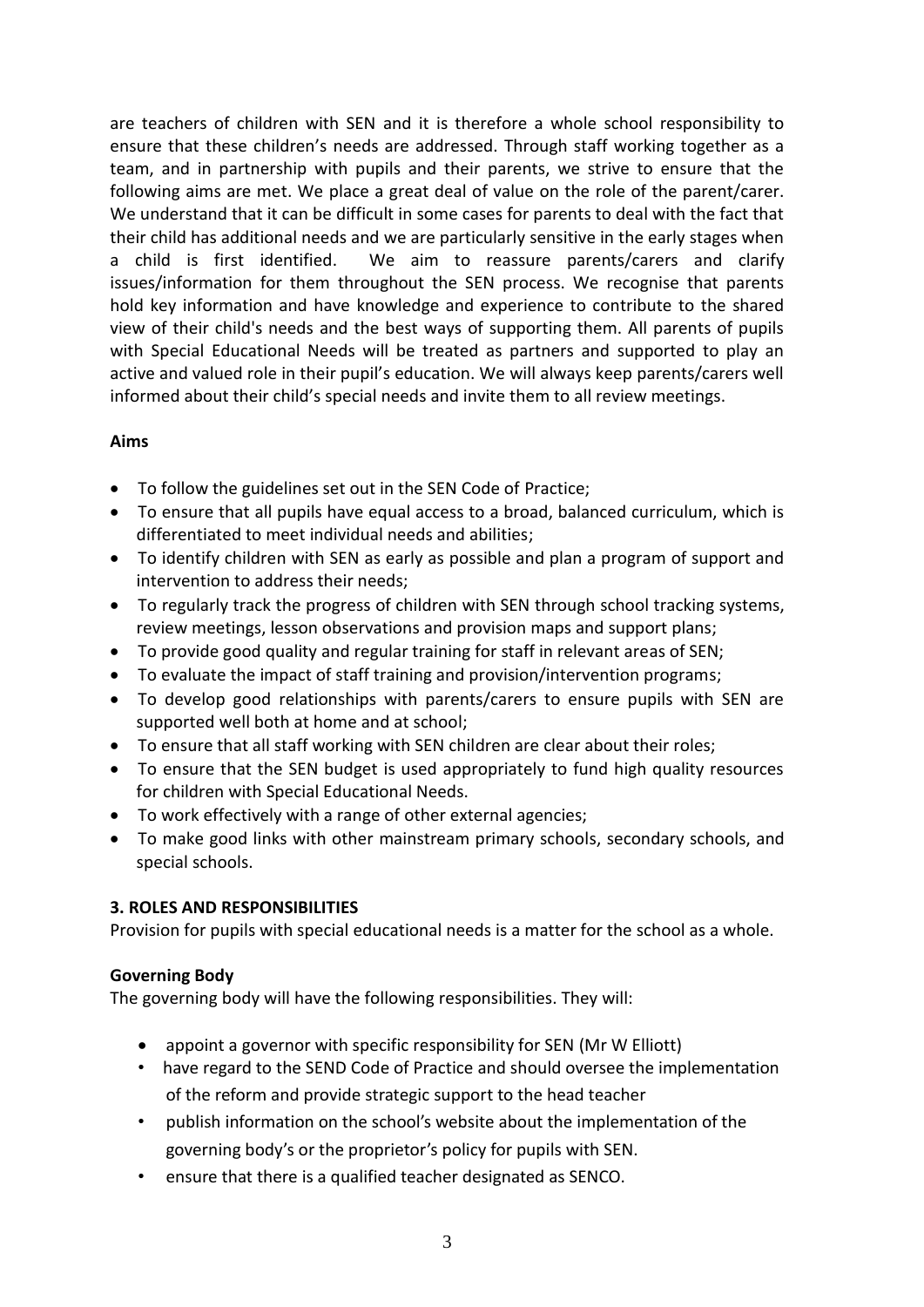- cooperate generally with the local authority including in developing the local offer and when the school is being named in an EHC plan.
- ensure that arrangements are in place in schools to support pupils at school with medical conditions.
- publish information about the arrangements for the admission of disabled children, the steps taken to prevent disabled children being treated less favourably than others, the facilities provided to assist access of disabled children, and their accessibility plans.
- ensure that all governors are aware of the school's SEN provision including the deployment of funding, equipment and personnel.

# **The Head teacher**

The head teacher will have the following responsibilities. They will:

- take overall responsibility for implementing the code of practice.
- ensure that the SENCO has adequate time to carry out duties and is able to influence strategic decisions about SEN.
- ensure the wider school community understands the implications of SEN provision for whole school improvement (from governors to classroom teachers and teaching assistants).
- put in place arrangements to ensure parents are regularly engaged in discussions about the progress of their child (at least three times a year).
- ensure a process is in place for involving parents and young people in reviewing provision and planning for those currently on school action/plus and any newly identified pupils with SEN.
- report to the governing body how resources are deployed to meet provision.

# **The Special Educational Needs Co-ordinator (SENCO) (Ms V Hewison)**

The role of the SENCOs includes:

- oversee day-to-day operation of school's SEN policy;
- coordinating provision for children with SEN;
- liaise with designated teacher where a Looked after Child has SEN;
- overseeing SEN support plans and ensuring teachers and support staff work closely with parents/ carers to follow a graduated approach to SEN Support;
- advise on use of delegated budget/ other resources;
- liaise with parents of children with SEN;
- maintain links with other education settings and outside agencies;
- liaise with potential next providers of education;
- work with head and governors on Equality Act; and
- ensure that SEN records are up to date.
- contribute to the in service training of staff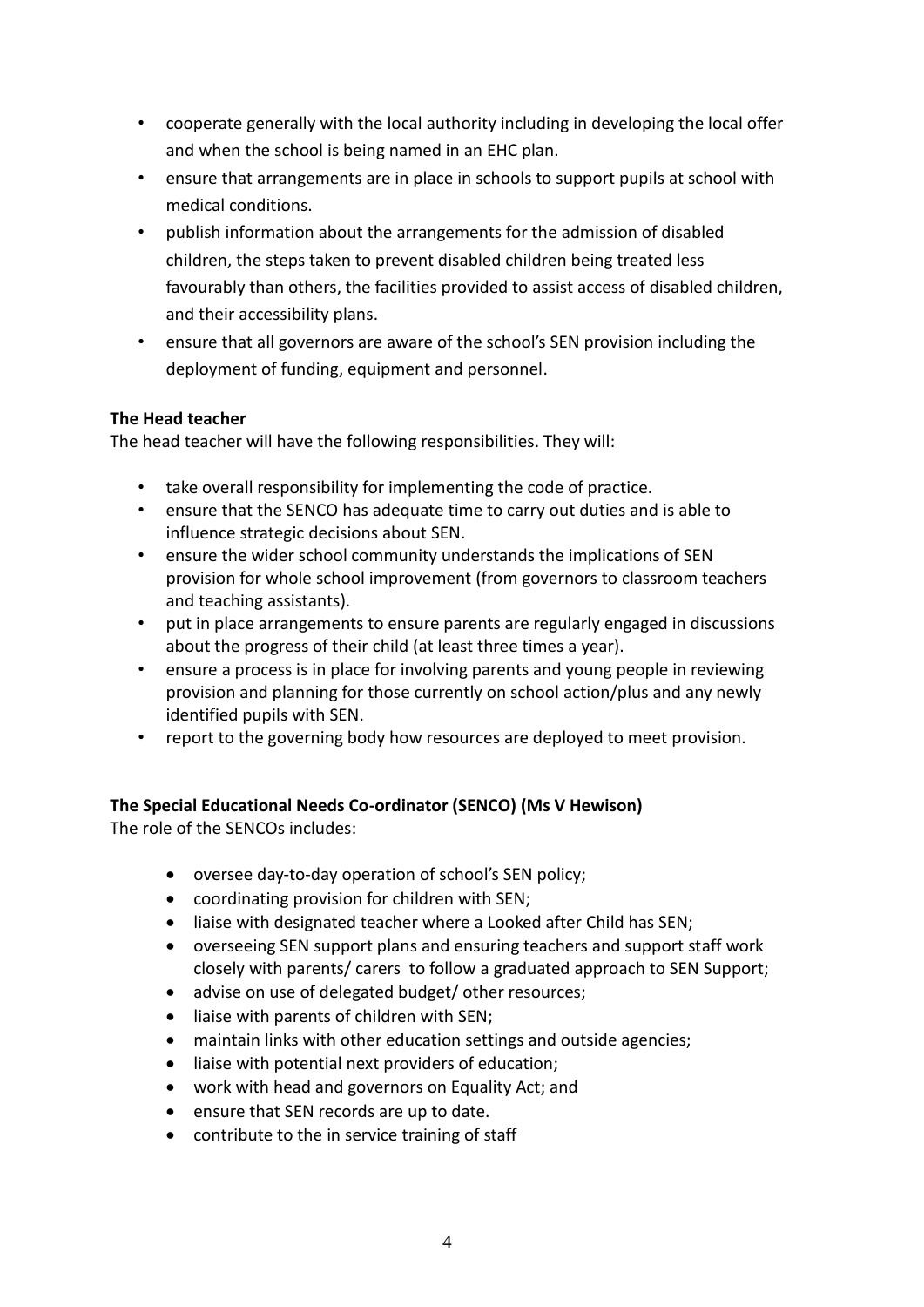# **Class Teachers**

Class teachers have the following responsibility to:

- provide 'Quality First Teaching' and a graduated approach of assess, plan, do, review.
- focus on outcomes for the child: Be clear about the outcome wanted from any SEN support.
- be responsible for meeting special educational needs: Use the SENCO strategically to support the quality of teaching, evaluate the quality of support and contribute to school improvement.
- have high aspirations for every pupil: Set clear progress targets for pupils and be clear about how the full range of resources are going to help reach them.
- work in partnership with pupils and parents/carers in planning and reviewing progress, seek their views and provide regular updates on progress.

# **SEN Support Staff**

Class teachers work with SEN support staff to plan effective provision for pupils with SEN. Effective liaison between support staff and class teachers is essential to ensure planned activities are linked to targets set out in support plans.

- TAs are part of the whole school approach to SEN working in partnership with the class teacher and the SENCO to deliver pupil progress and to narrow gaps in performance.
- The support they give should be focused on the achievement of specific outcomes within the graduated approach to SEN support agreed with parents in the context of high quality teaching overall.
- TAs can be part of a package of support for the individual child but should never be a substitute for the teacher's involvement with that child.

# **3. Identification of SEN**

Through their discussions, observations, assessments and data analysis the SENCOs, class teachers, key workers and support staff will identify any children who appear to have SEN. Children with SEN may also be identified by outside agencies and organisations. Parents and carers may also inform the SENCOs or teaching staff of any concerns and possible Special Educational Needs. When a child is identified as having SEN they will be placed on the SEN register as SEN Support.

#### **SEN Support**

When a class teacher or the SENCOs identify a child with Special Educational Needs, the class teacher will provide interventions through 'Quality First Teaching' that are additional to those provided as part of the school's usual differentiated curriculum. The triggers for SEN support are that, despite receiving quality first teaching the child:

• continues to make little or no progress in specific areas over a long period;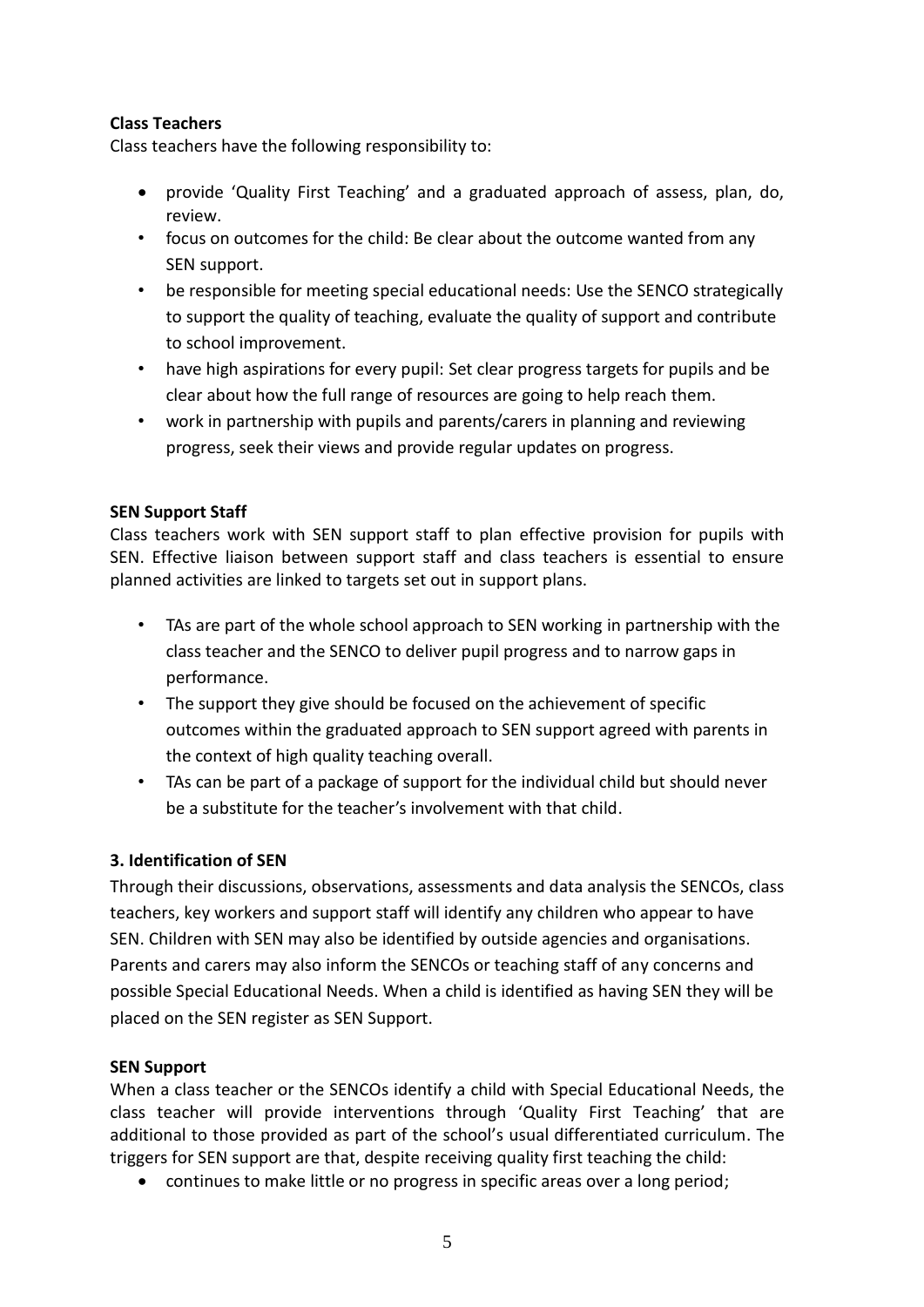- continues working at National Curriculum levels substantially below that expected of children of a similar age;
- continues to have difficulty in developing literacy and mathematics skills;
- has emotional difficulties which substantially and regularly interfere with the child's own learning or that of the class group.
- has sensory or physical needs, and requires additional specialist equipment or regular advice or visits by a specialist service;
- has ongoing communication or interaction difficulties that impede the development of social relationships and cause substantial barriers to learning.

If necessary the SENCO, in partnership with parents and the child, may refer to outside agencies such as Educational Psychology or Specialist Support Teams for additional support.

# **Referral for Education, Health and Care Assessment**

Where, despite the school having taken relevant and purposeful action to identify, assess and meet the SEN of a child, or the child has not made expected progress the school or parents should consider requesting an Education, Health and Care Assessment. To inform this decision the local authority will expect to see evidence of action taken by the school. These include:

- Records of regular interventions, strategies, reviews and their outcomes;
- The pupil's health including the child's medical history where relevant;
- Early Learning Goals and National Curriculum levels of attainment in literacy and mathematics;
- Educational and other assessments, for example from an advisory specialist support teacher or an educational psychologist;
- Views of the parents and of the child;
- Involvement of other professionals such as health, social services or education welfare service.
- Costed provision maps

Parents or school are the only partner who can request an Education, Health and Care Assessment.

# **Education, Health and Care Plan (EHCP)**

An EHCP includes the following and will be reviewed annually:

- The pupil's name, address and date of birth;
- Details of all of the pupils special needs, including health needs;
- Identification of the special educational provision necessary to meet the pupil Special Educational Needs;
- Short term outcomes for the child to work towards;
- Identification of the type and name of the school where the provision is to be made;
- Relevant non-educational needs of the child;
- Information on non-educational provision;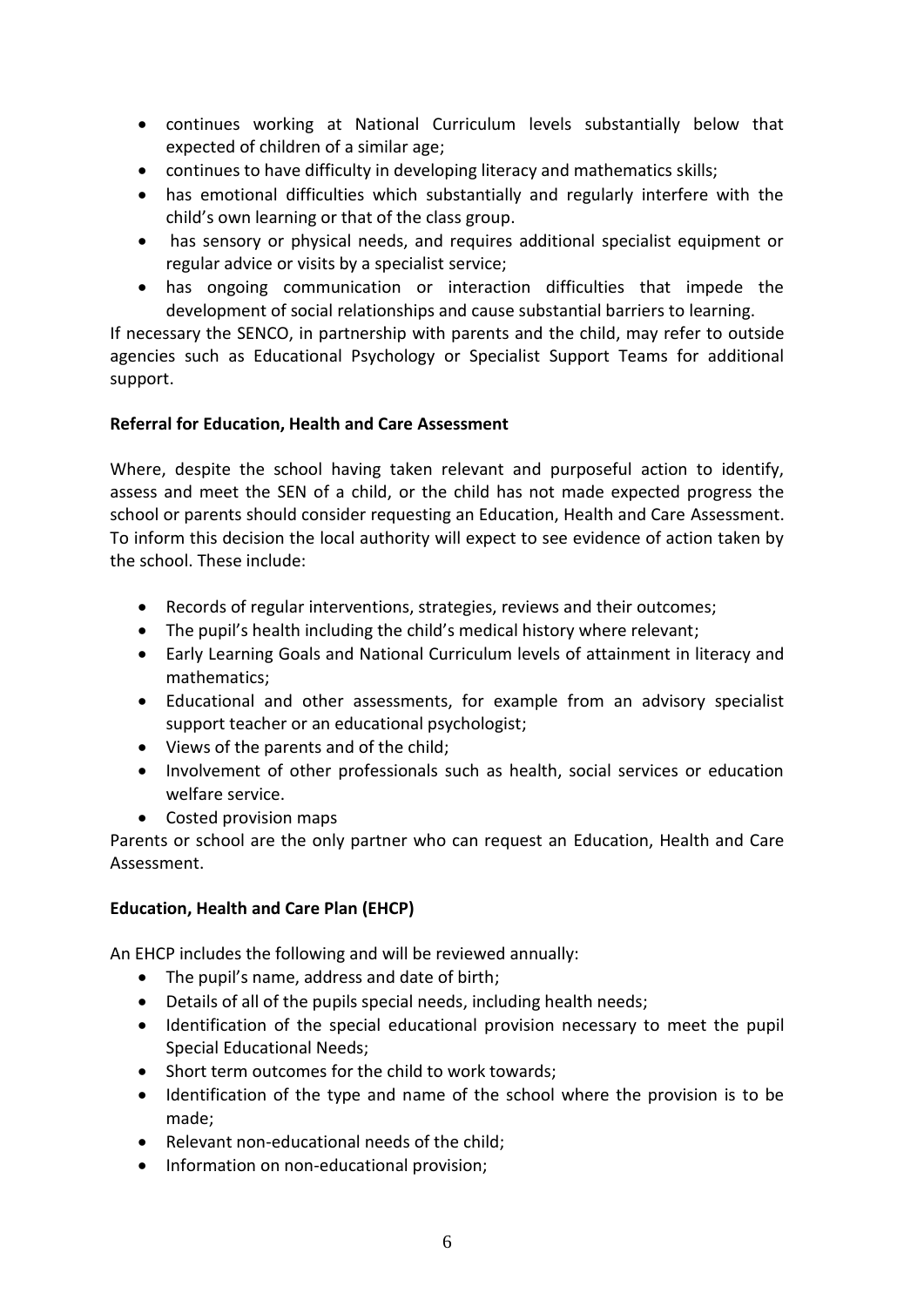• Reports and views of any other specialist involvement.

All children with EHCP will have outcomes set for them that have been established after consultation with parents, and the child. An EHCP will be reviewed annually and will last until the child is 25, or all targets are met.

#### **4. RECORDING SEN**

Records are kept on all children with SEN, detailing steps taken to support them. Record files are kept by the SENCO

#### **SEN Register**

This is a file kept by the SENCO. It indicates which children have SEN and what stage they are at. The SENCO maintains the Register as a working document. The Register will state the following:

- Child's name;
- Date of Birth;
- Details of SEN;
- Involvement of outside agencies;

#### **Medical Register**

The head teacher maintains a copy of the Medical Register as the responsible person. Copies will be kept in the school office, easily accessible by first aiders and are available in other areas throughout school. The Medical Register may be amended throughout the year by the class teacher following consultation with their team leader. The SENCOs will become involved should a child's medical attention present a barrier to their learning.

**Pupil Files** are kept up to date by the SENCO.

**Class Teachers** will keep copies of support plans for reference and amending in their short term planning files

**Transfer of Information** will be the responsibility of the SENCO

#### **5. ANNUAL REVIEWS**

It is a statutory requirement for children with an EHCP to have an Annual Review. At West Pelton Primary School we hold annual and termly reviews for children with an EHCP and termly reviews for those on SEN support. Parents/carers and other agencies, where appropriate, are invited to these. During these reviews, feedback is given about a child's progress and new targets are agreed where necessary.

#### **6. STAFF TRAINING**

The school makes an annual audit of training needs for all staff taking into account school priorities as well as personal and professional development. The school is allocated funding from the Standards Fund each year which it may use to meet identified needs. Particular support will be given to Newly Qualified Teachers and other new members of staff.